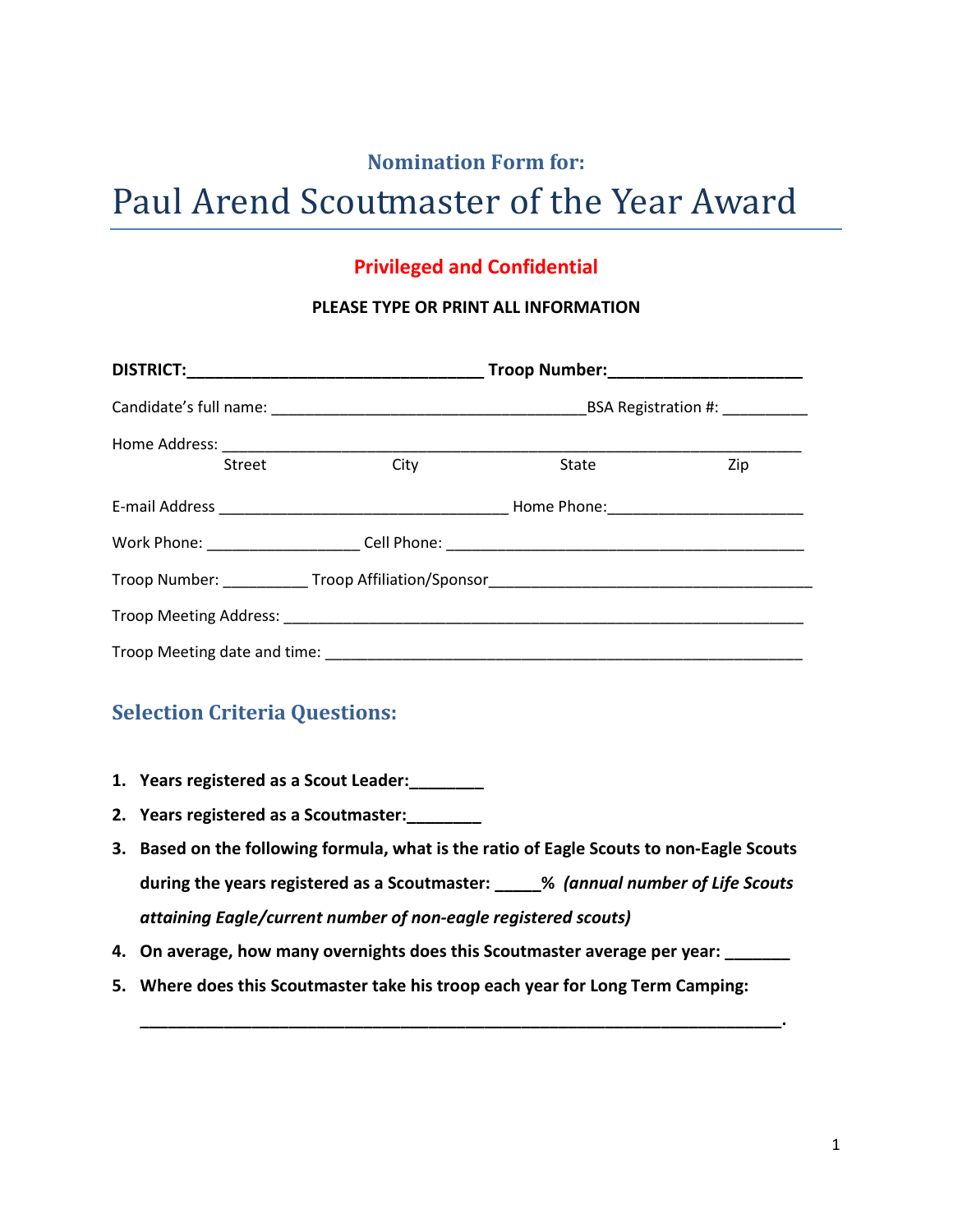- 6. Describe how this Scoutmaster actively participates in both district and council
- 7. Does this Scoutmaster have a history of promoting the God and Country Award and if so how?
- 8. One of the fundamental criteria for this award is the Scoutmasters interest in and ability to develop Scouts. Please describe this Scoutmasters interest and demonstrated ability to develop scouts in each of the following areas:
	- a. Character:
	- b. Citizenship: c. Leadership: d. Community Service:
- 9. A scoutmaster worthy of this award will have earned a reputation and will be known by his scouts, scouts parents, fellow leaders and his peers in the Scouting community. Please describe how and why this scoutmaster is respected in each of the following:

 $\ddot{\phantom{a}}$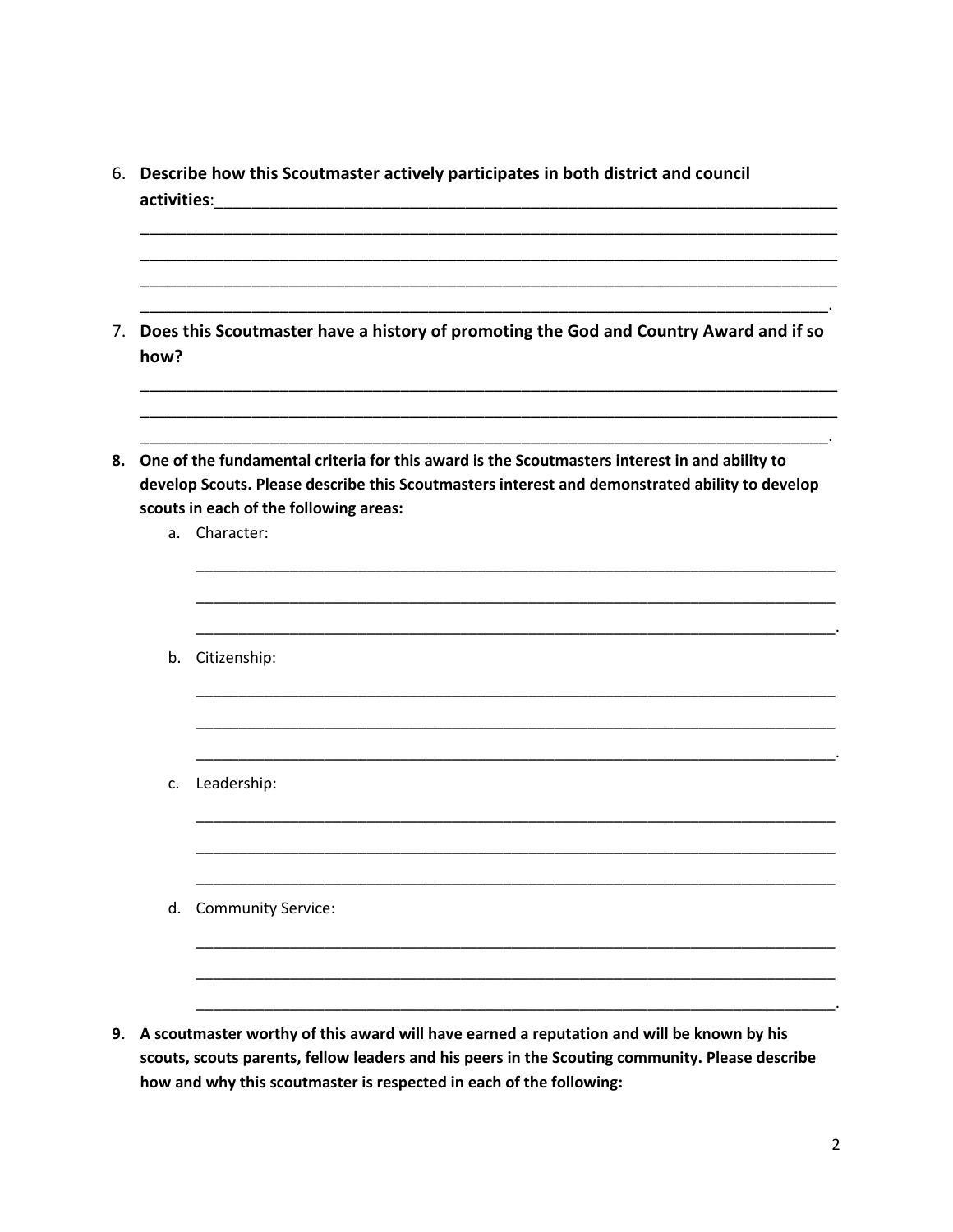| а. | Religions Faith:                                                                                                                                                                                 |
|----|--------------------------------------------------------------------------------------------------------------------------------------------------------------------------------------------------|
|    |                                                                                                                                                                                                  |
|    | b. Integrity:                                                                                                                                                                                    |
| c. | Kindness:                                                                                                                                                                                        |
|    | d. Compassion:                                                                                                                                                                                   |
| e. | Inspiration:                                                                                                                                                                                     |
| f. | Humility:                                                                                                                                                                                        |
|    | 10. The purpose of this award is to recognize a Scoutmaster who sets the standard of Scoutmaster<br>leadership and who exemplifies the award criteria. Please describe why those in the scouting |
|    | community would agree he is deserving of this award.                                                                                                                                             |

 $\overline{\mathbf{3}}$